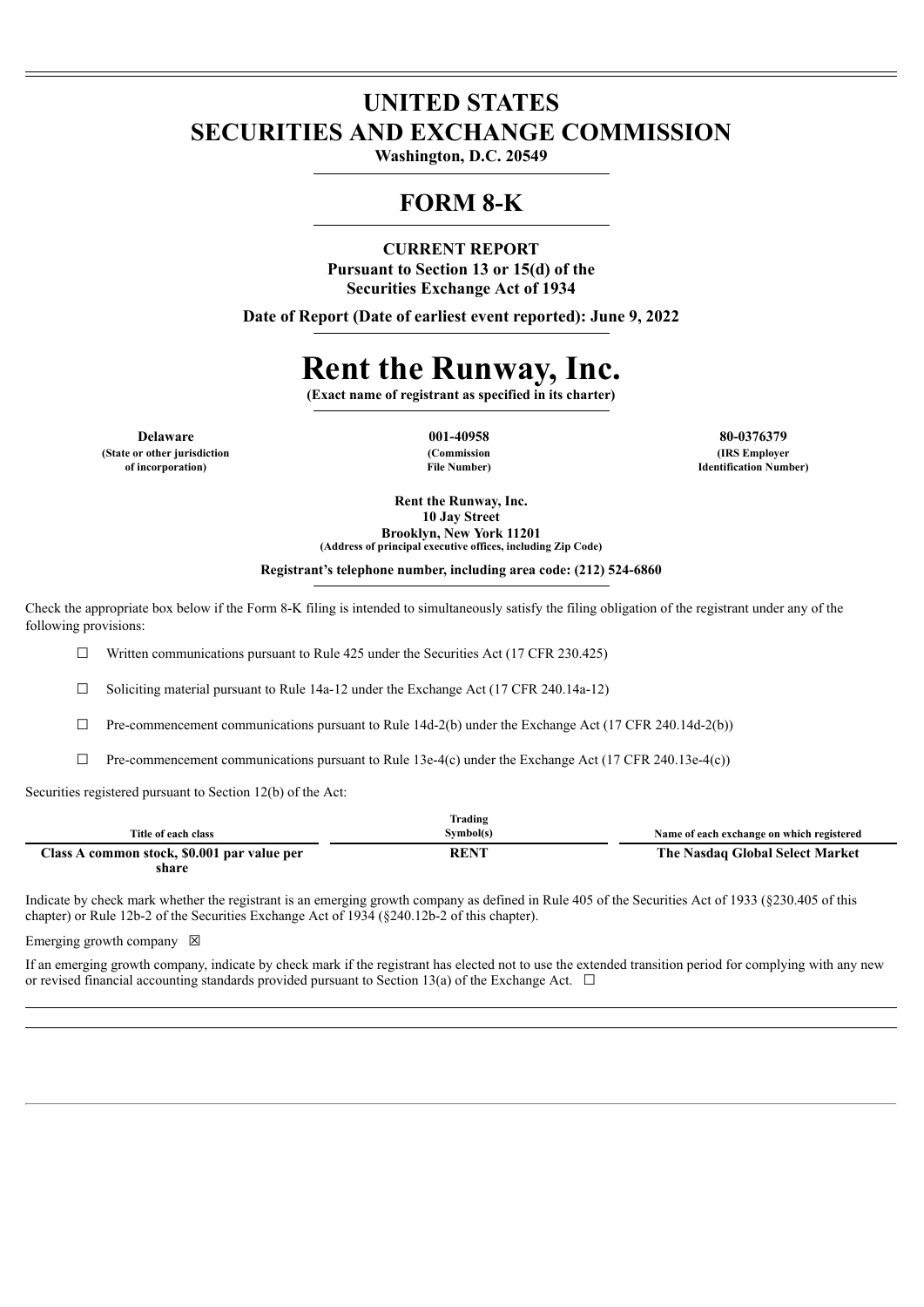#### **Item 2.02 Results of Operations and Financial Condition.**

On June 9, 2022, Rent the Runway, Inc. (the "Company") issued a press release announcing its financial results for the quarter ended April 30, 2022. A copy of the press release is furnished as Exhibit 99.1 to this Form 8-K and is incorporated by reference.

Information in Exhibit 99.1 of this Form 8-K shall not be deemed "filed" for the purposes of Section 18 of the Securities Exchange Act of 1934, as amended (the "Exchange Act"), or otherwise incorporated by reference into any filing pursuant to the Securities Act of 1933, as amended, or the Exchange Act, except as otherwise expressly stated in such filing.

#### **Item 9.01 Financial Statements and Exhibits.**

(d) Exhibits.

| <b>Exhibit No.</b> | <b>Description</b>                                                                                       |
|--------------------|----------------------------------------------------------------------------------------------------------|
| 99.1               | Press Release issued by Rent the Runway, Inc. on June 9, 2022                                            |
| 104                | Cover Page Interactive Data File - the cover page XBRL tags are embedded within the Inline XBRL document |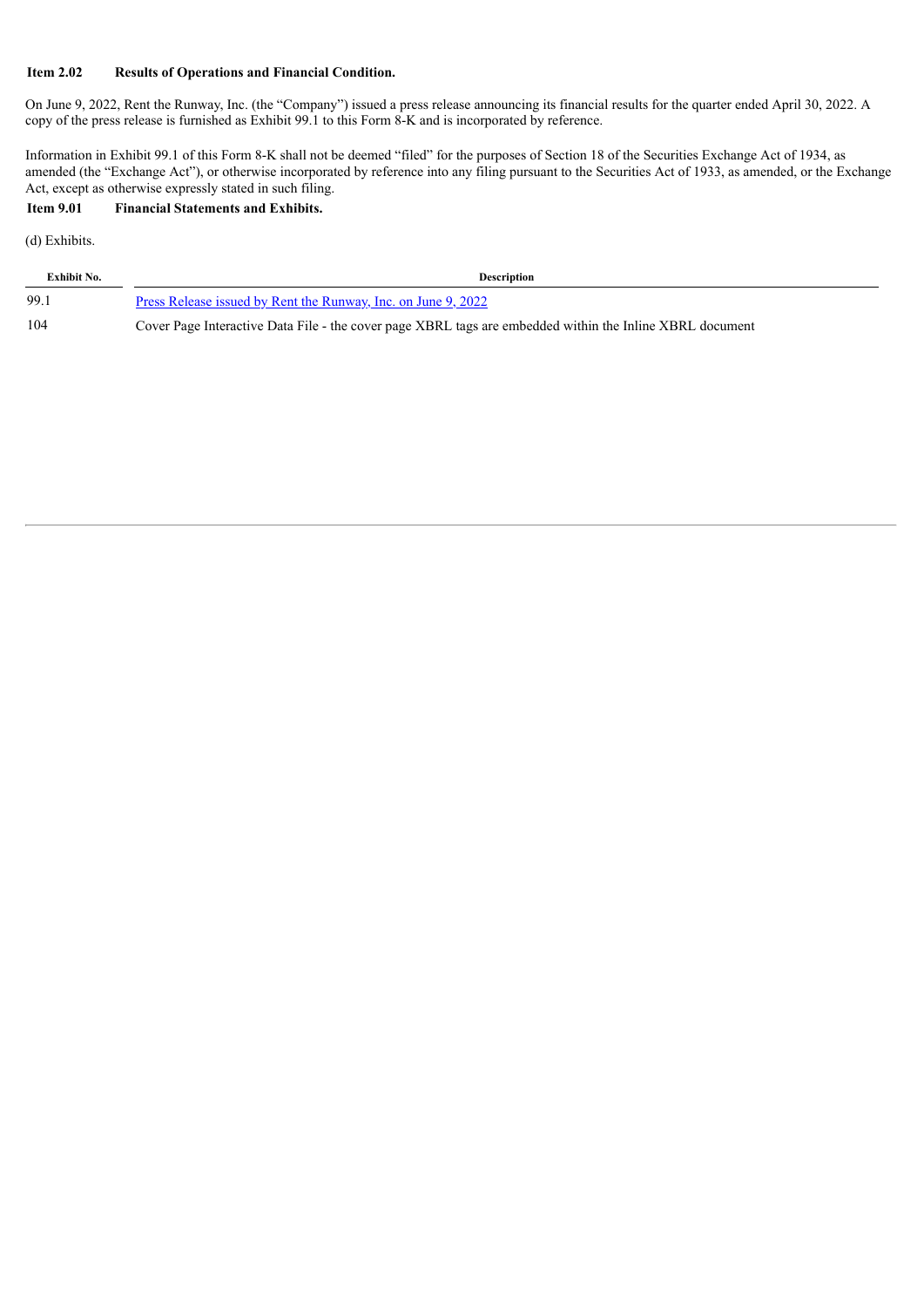#### **SIGNATURES**

Pursuant to the requirements of the Securities Exchange Act of 1934, as amended, the registrant has duly caused this report to be signed on its behalf by the undersigned hereunto duly authorized.

## **RENT THE RUNWAY, INC.**

Date: June 9, 2022 By: /s/ Scarlett O'Sullivan

Scarlett O'Sullivan Chief Financial Officer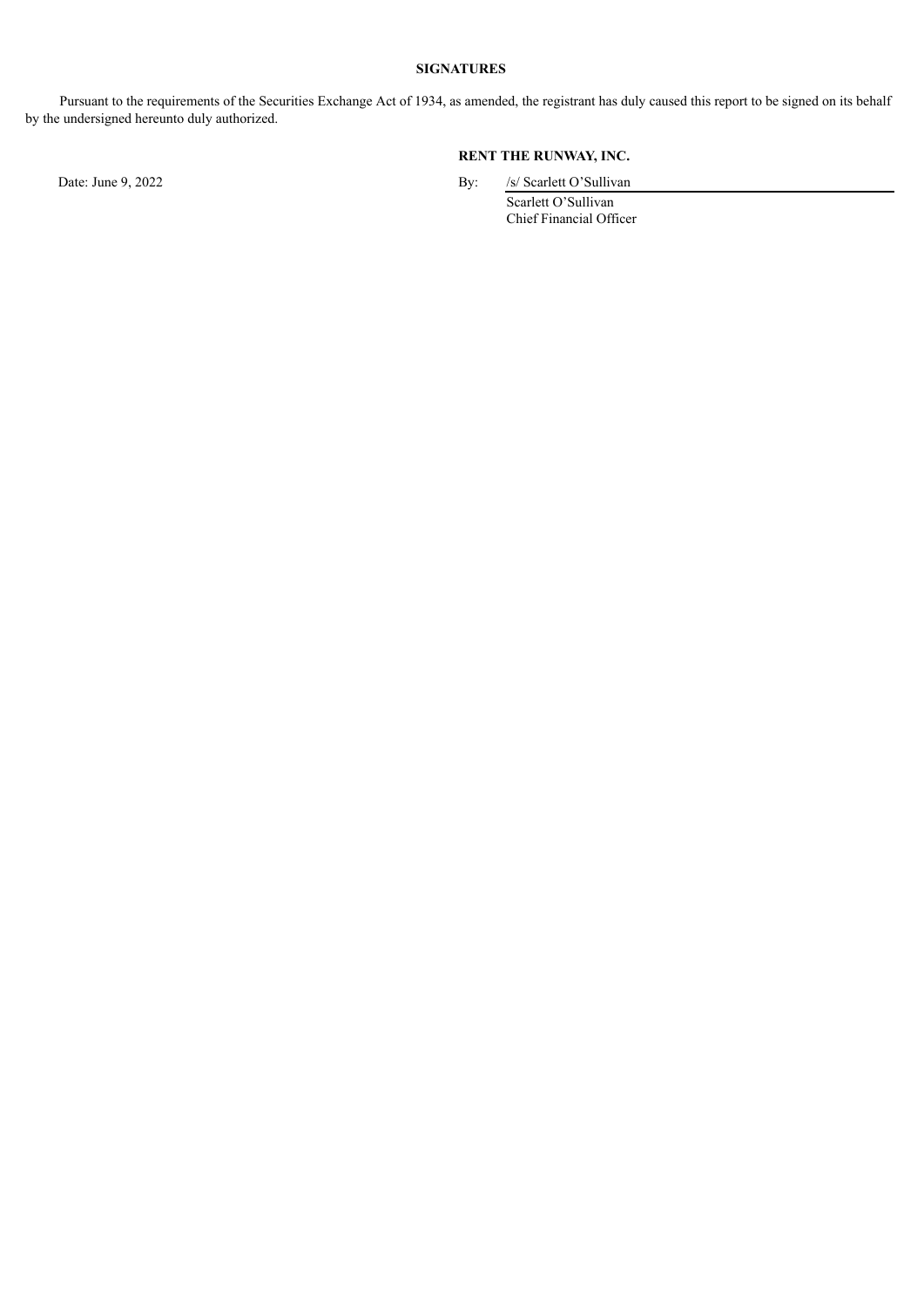## <span id="page-3-0"></span>**Rent the Runway, Inc. Announces First Quarter 2022 Results**

## **Strong revenue momentum: Q1 2022 revenue up 100% year-over-year**

## **Achieves record ending Active Subscriber count**

## **Significant increase in Gross Margin to 34%, up 9 percentage points YoY**

**New York (June 9, 2022)** - Rent the Runway, Inc. ("Rent the Runway") (NASDAQ: RENT), the world's first and largest shared designer closet platform, today reported financial results for the fiscal quarter ended April 30, 2022.

"I'm excited to share that we exceeded our Q1 guidance across all key metrics both on the top and bottom lines, growing revenue 100% YoY and gross margin by 9 points YoY. Our strong performance is evidence of our firm position in the broader experience economy, which has enabled us to make significant progress on our path to profitability and achieve record ending Active Subscribers in the first quarter of 2022," said Jennifer Hyman, CEO and Co-Founder of Rent the Runway. "Rent the Runway has never been more relevant than it is today. Whether our customers are traveling, dining out, attending events, heading back to the office, or simply hanging out with friends, they are turning to our platform for a more affordable, convenient and sustainable way to express their joy and infuse fashion variety into virtually every use case in their lives."

CFO Scarlett O'Sullivan stated, "We are pleased by our Q1'22 performance post Omicron and are also encouraged by the strong momentum we see carrying into Q2'22. From a profitability standpoint, we continued to improve our gross margin and Adjusted EBITDA margin in Q1'22, both of which are up significantly YoY. Underscoring our confidence in the business, we are reiterating our outlook of 45%-50% YoY revenue growth in fiscal year 2022, and our target of Adjusted EBITDA breakeven in the next 2-4 quarters, while progressing towards our top priority of free cash flow breakeven in the mid-term."

## **First Quarter 2022 Key Metrics and Financial Highlights**

- **•** Revenue was \$67.1 million, a 100% increase year-over-year from \$33.5 million in the first quarter of fiscal year 2021.
- **•** 134,998 ending Active Subscribers, representing an increase of 82% year-over-year from 74,018 at the end of the first quarter of fiscal year 2021.
- **•** 177,213 ending Total Subscribers, representing an increase of 70% year-over-year from 104,138 at the end of the first quarter of fiscal year 2021.
- **•** Gross Profit was \$22.5 million which increased from \$8.1 million in the first quarter of 2021. Gross Margin was 33.5%, as compared to 24.2% in the first quarter of fiscal year 2021.
- **•** Net Loss was \$(42.5) million, as compared to \$(42.3) million in the first quarter of fiscal year 2021. Net Loss as a percentage of revenue was (63.3)%, as compared to (126.3)% in the first quarter of fiscal year 2021.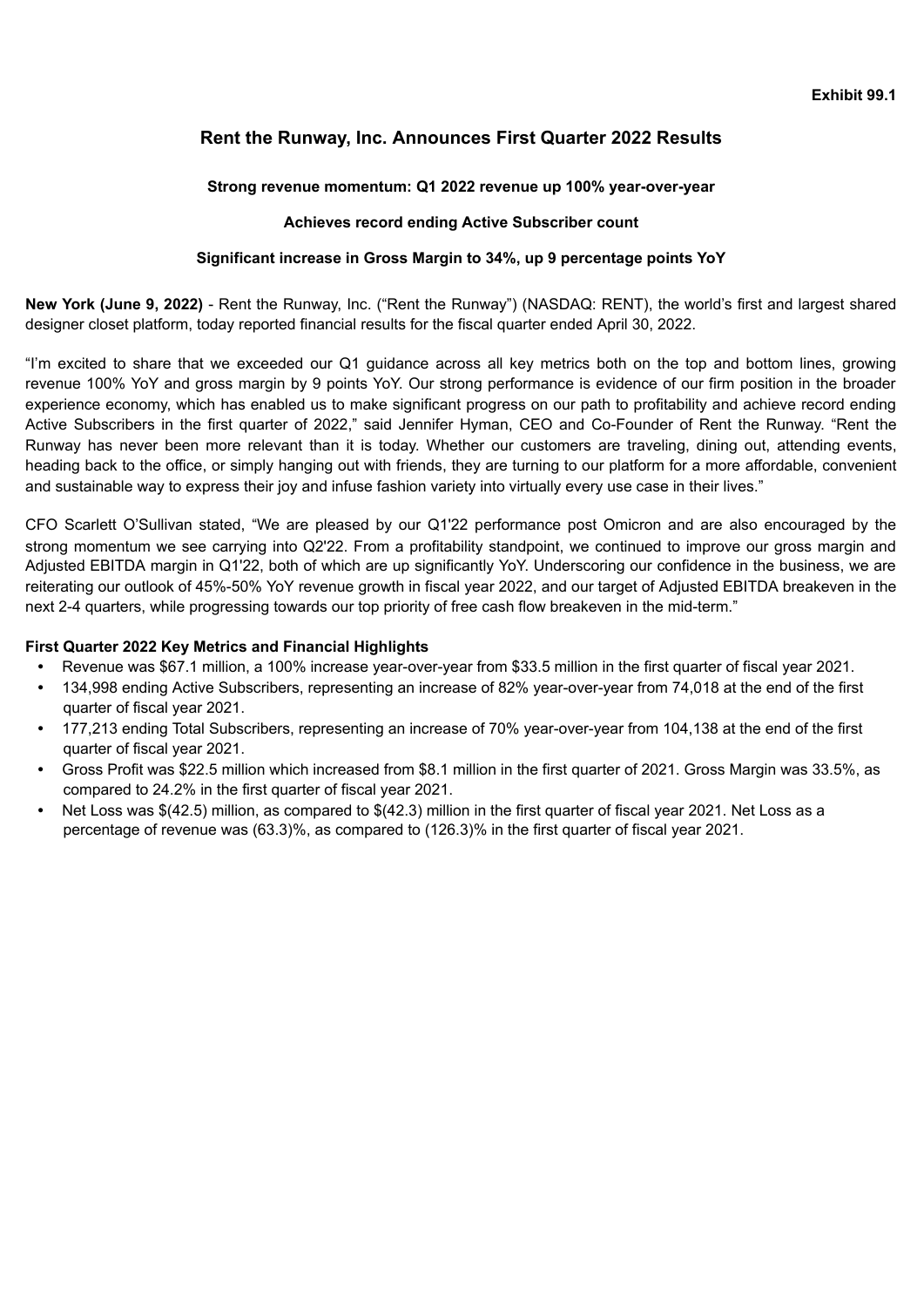**•** Adjusted EBITDA was \$(8.8) million, as compared to \$(6.2) million in the first quarter of fiscal year 2021. Adjusted EBITDA margin was (13.1)%, as compared to (18.5)% in the first quarter of fiscal year 2021.

## **Fiscal First Quarter Business Highlights**

- **•** Significant growth in ending Active Subscribers: 82% increase in Active Subscribers year-over-year and 17% increase quarter-over-quarter representing highest end-of-quarter Active Subscriber count since the launch of subscription.
- Continued to drive strong subscriber engagement, with 28% of subscribers adding one or more paid additional items into their subscription program.
- Continued to drive growth in Exclusive Designs, with non-Wholesale product acquisition on track to represent approximately 60% of product acquisition in fiscal year 2022.
- Launched six new Exclusive Designs collections and one new designer, Osman. On track to launch four new designers in Q2'22, including Esteban Cortezar, Busayo, Jonathan Saunders, and Pamela Love, and to offer nearly 20 Exclusive Design partners for fiscal year 2022, around half of which are new.
- Expanded at-home pickup to over 20 markets covering well over 1/3 of our subscriber base and remain on track to bring the offering to over half of our subscriber base by year-end.
- Continued to expand upon automation and productivity initiatives in our fulfillment centers, leveraging RFID technology to roll out Digital Issue Tagging software to drive greater efficiency in our quality control process and generate data to enhance garment longevity.

## **Outlook**

For the second quarter of fiscal year 2022, Rent the Runway expects:

- Revenue in the range of \$72.0 million to \$74.0 million
- Adjusted EBITDA of \$(4.0) million to \$(3.0) million

For fiscal year 2022, Rent the Runway expects:

- Revenue in the range of \$295.0 million to \$305.0 million
- Adjusted EBITDA margin of (6)% to (5)%

Please see our first quarter 2022 earnings presentation at https://investors.renttherunway.com/ under the "Presentations" section for supplemental guidance.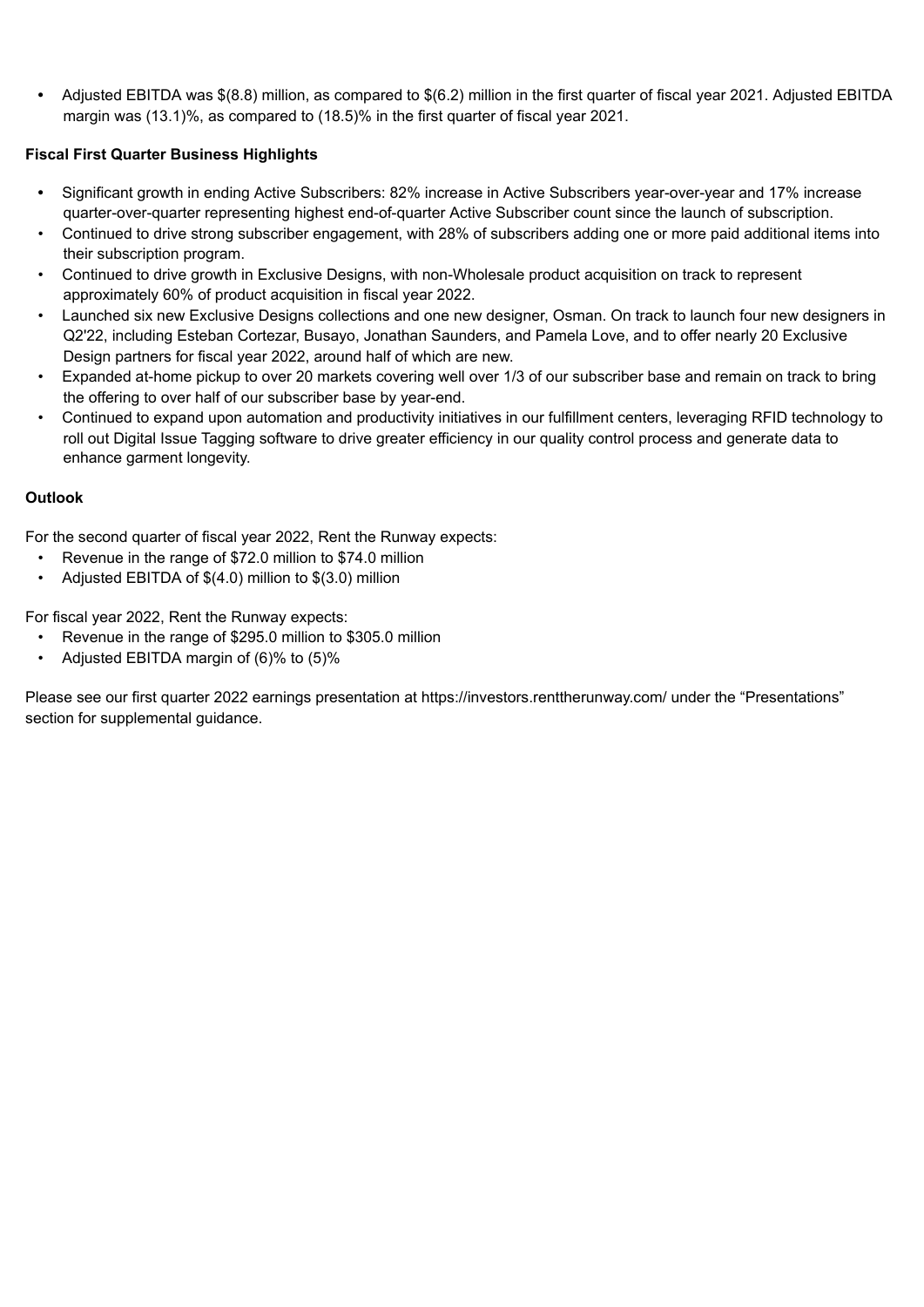## **Earnings Presentation, Conference Call and Webcast**

The first quarter 2022 Earnings Presentation is now accessible through the Investor Relations section of Rent the Runway's website at https://investors.renttherunway.com/ under the "Presentations" section.

Rent the Runway will host a conference call and webcast to discuss its first quarter 2022 financial results and provide a business update today at 4:30 pm EDT.

The financial results and live webcast will be accessible through the Investor Relations section of Rent the Runway's website at https://investors.renttherunway.com/ under the "Events" section. To access the call through a conference line, dial 1-877-407- 3982 (in the U.S.) or 1-201-493-6780 (international callers).

A replay of the conference call will be posted shortly after the call and will be available for at least fourteen days. To access the replay, dial 1-844-512-2921 (in the U.S.) or 1-412-317-6671 (international callers). The access code for the replay is 13729962.

## **About Rent the Runway, Inc.**

Founded in 2009, Rent the Runway is disrupting the trillion-dollar fashion industry and changing the way women get dressed through the Closet in the Cloud, the world's first and largest shared designer closet. RTR's mission has remained the same since its founding: powering women to feel their best every day. Through RTR, customers can subscribe, rent items a-la-carte and shop resale from over 800 designer brands. The Closet in the Cloud offers a wide assortment of millions of items for every occasion, from evening wear and accessories to ready-to-wear, workwear, denim, casual, maternity, outerwear, blouses, knitwear, loungewear, jewelry, handbags, activewear, ski wear, home goods and kidswear. RTR has built a two-sided discovery engine, which connects deeply engaged customers and differentiated brand partners on a powerful platform built around its brand, data, logistics and technology. Under CEO and Co-Founder Jennifer Hyman's leadership, RTR has been named to CNBC's "Disruptor 50" five times in ten years, and has been placed on Fast Company's Most Innovative Companies list four times, while Hyman herself has been named to the "TIME 100: Most Influential People in the World" and as one of People Magazine's "Women Changing the World."

#### **Forward-Looking Statements**

This press release contains forward-looking statements within the meaning of the Private Securities Litigation Reform Act of 1995. All statements contained in this press release that do not relate to matters of historical fact should be considered forwardlooking statements. These statements include, but are not limited to, statements regarding our future results of operations, financial position, and revenue, future product launches, business objectives, and subscriber trends. Forward-looking statements are inherently subject to risks and uncertainties, some of which cannot be predicted or quantified. In some cases, you can identify forward-looking statements because they contain words such as "anticipate," "believe," "contemplate," "continue," "could," "estimate," "expect," "intend," "may," "plan," "potential," "predict," "project," "should," "target," "toward," "will," or "would," or the negative of these words or other similar terms or expressions. You should not put undue reliance on any forward-looking statements. Forward-looking statements should not be read as a guarantee of future performance or results and will not necessarily be accurate indications of the times at, or by, which such performance or results will be achieved, if at all.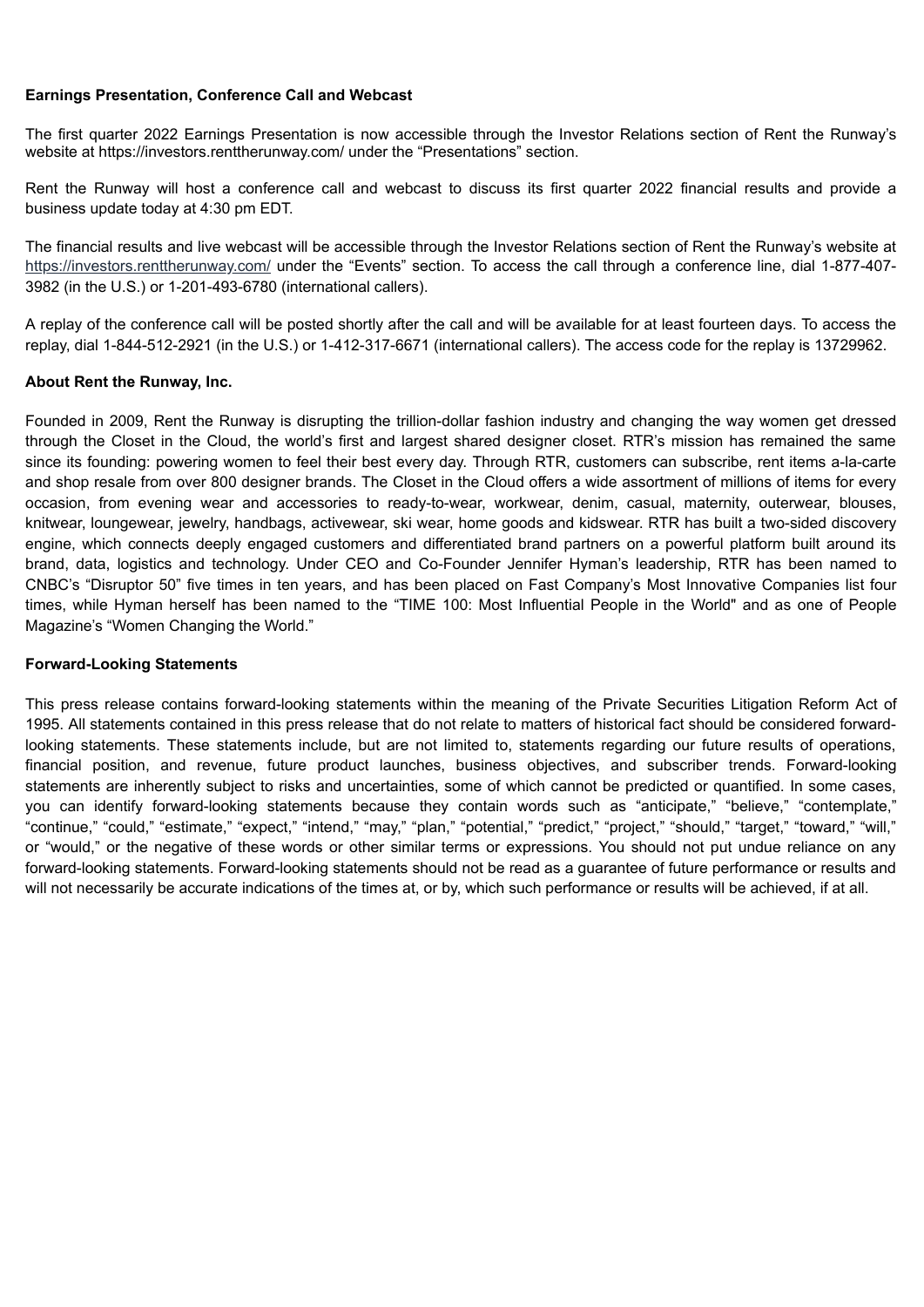Forward-looking statements are based on information available at the time those statements are made and were based on current expectations, estimates, forecasts, and projections as well as the beliefs and assumptions of management as of that time with respect to future events. These statements are subject to risks and uncertainties, many of which involve factors or circumstances that are beyond our control, that could cause actual performance or results to differ materially from those expressed in or suggested by the forward-looking statements. In light of these risks and uncertainties, the forward-looking events and circumstances discussed in this press release may not occur and actual results could differ materially from those anticipated or implied in the forward-looking statements. These risks and uncertainties include our ability to manage our growth effectively; risks related to the COVID-19 pandemic; the highly competitive and rapidly changing nature of the global fashion industry; our ability to cost-effectively grow our customer base; any failure to retain customers; our ability to accurately forecast customer demand, manage our offerings effectively and plan for future expenses; risks related to shipping, logistics and our supply chain; our reliance on the effective operation of proprietary technology systems and software as well as those of thirdparty vendors and service providers; our ability to remediate our material weaknesses in our internal control over financial reporting; laws and regulations applicable to our business; failure to adequately maintain and protect our intellectual property and proprietary rights; compliance with data privacy, data security, data protection and consumer protection laws and industry standards; risks associated with our brand partners; reliance on third parties for elements of the payment processing infrastructure underlying our business; dependence on online sources to attract consumers and promote our business which may be affected by third-party interference or cause our customer acquisition costs to rise; failure by us, our brand partners, or third party manufacturers to comply with our vendor code of conduct or other laws; and risks related to our Class A capital stock and ownership structure. Additional information regarding these and other risks and uncertainties that could cause actual results to differ materially from the Company's expectations is included in our Annual Report on Form 10-K for the year ended January 31, 2022, as will be updated in our Quarterly Report on Form 10-Q for the quarter ended April 30, 2022. Except as required by law, we do not undertake any obligation to publicly update or revise any forward-looking statement, whether as a result of new information, future developments, or otherwise.

## **Key Business and Financial Metrics**

Active Subscribers is defined as the number of subscribers with an active membership as of the last day of any given period and excludes paused subscribers.

Gross Profit is defined as total revenue less fulfillment expense, revenue share and rental product depreciation. We depreciate owned apparel assets over three years and owned accessory assets over two years net of 20% and 30% salvage values, respectively, and recognize the depreciation and remaining cost of items when sold or retired on our statement of operations. Rental product depreciation expense is time-based and reflects all items we own. We use Gross Profit and Gross Profit as a percentage of revenue, or Gross Margin to measure the continued efficiency of our business after the cost of our products and fulfillment costs are included.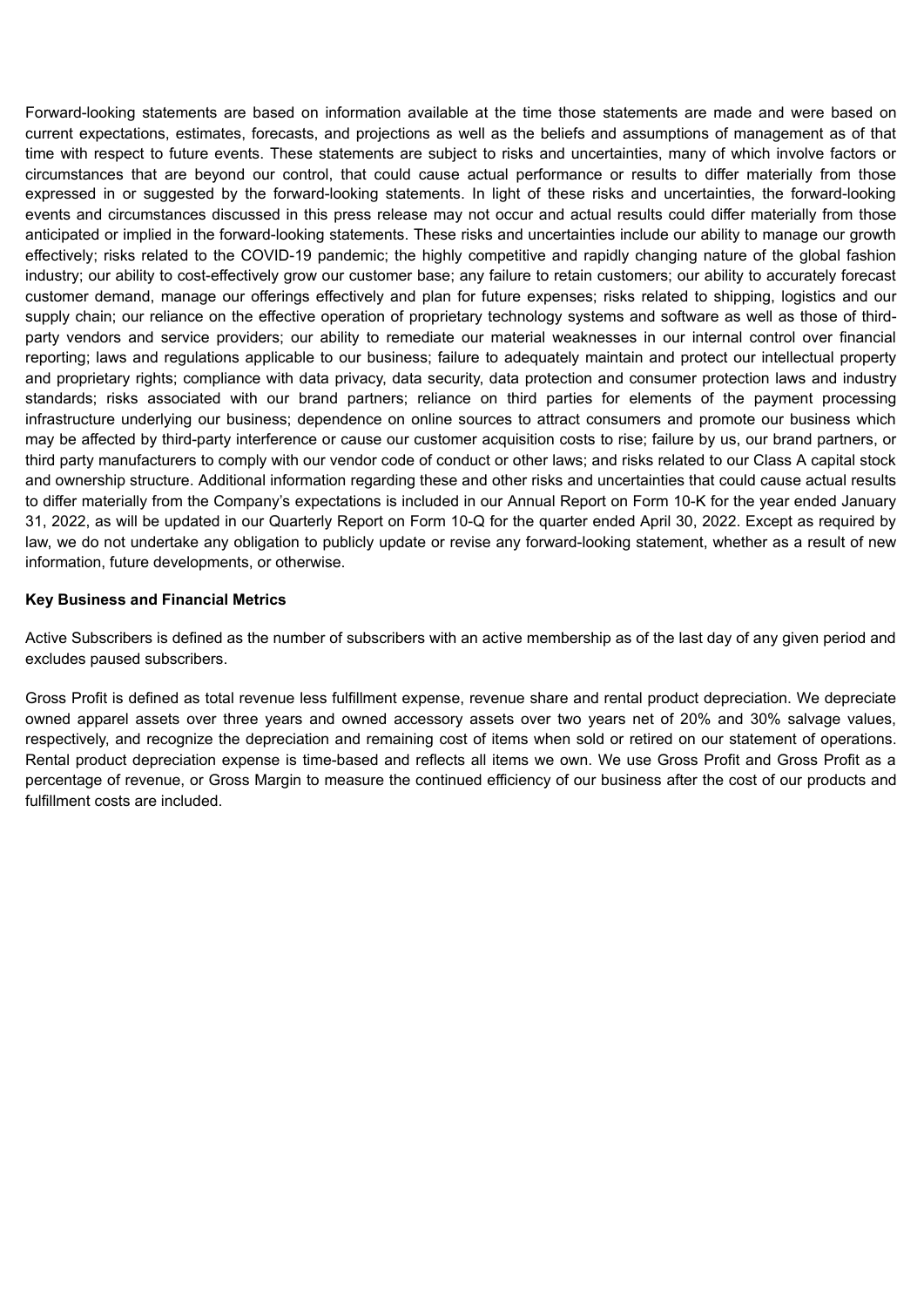## **Non-GAAP Financial Measures**

This press release and the accompanying tables contain the non-GAAP financial measures of Adjusted EBITDA and Adjusted EBITDA margin. In addition to our results determined in accordance with GAAP, we believe that Adjusted EBITDA and Adjusted EBITDA margin are useful in evaluating our performance. Adjusted EBITDA is a key performance measure used by management to assess our operating performance and the operating leverage of our business prior to capital expenditures. These non-GAAP financial metrics are not meant to be considered as indicators of our financial performance in isolation from or as a substitute for our financial information prepared in accordance with GAAP and should be read only in conjunction with financial information presented on a GAAP basis. There are limitations to the use of the non-GAAP financial metrics presented in this press release. For example, our non-GAAP financial metrics may not be comparable to similarly titled measures of other companies. Other companies, including companies in our industry, may calculate non-GAAP financial metrics differently than we do, limiting the usefulness of those measures for comparative purposes.

We define Adjusted EBITDA as net loss, adjusted to exclude interest expense, rental product depreciation, other depreciation and amortization, share-based compensation expense, write-off of liquidated assets, certain non-recurring, one-time costs (see below footnotes to reconciliation table), income taxes, other income and expense, gain / loss on warrant liability revaluation, net, and other gains / losses. Adjusted EBITDA margin is defined as Adjusted EBITDA calculated as a percentage of revenue.

The reconciliation of the non-GAAP financial metrics to the most directly comparable GAAP financial measure is presented below. We encourage reviewing the reconciliation in conjunction with the presentation of the non-GAAP financial metrics for each of the periods presented. In future periods, we may exclude similar items, may incur income and expenses similar to these excluded items, and may include other expenses, costs and non-recurring items. With respect to our expectations under "Financial Outlook" above, reconciliation of Adjusted EBITDA and Adjusted EBITDA margin guidance to the closest corresponding GAAP measure is not available without unreasonable efforts on a forward-looking basis due to the high variability, complexity, and low visibility with respect to the charges excluded from these non-GAAP measures, in particular, share-based compensation expense and non-recurring expenses which can have unpredictable fluctuations based on unforeseen activity that is out of our control and/or cannot reasonably be predicted.

**Investor Contact** Janine Stichter investors@renttherunway.com

**Media Contact** Alison Rappaport press@renttherunway.com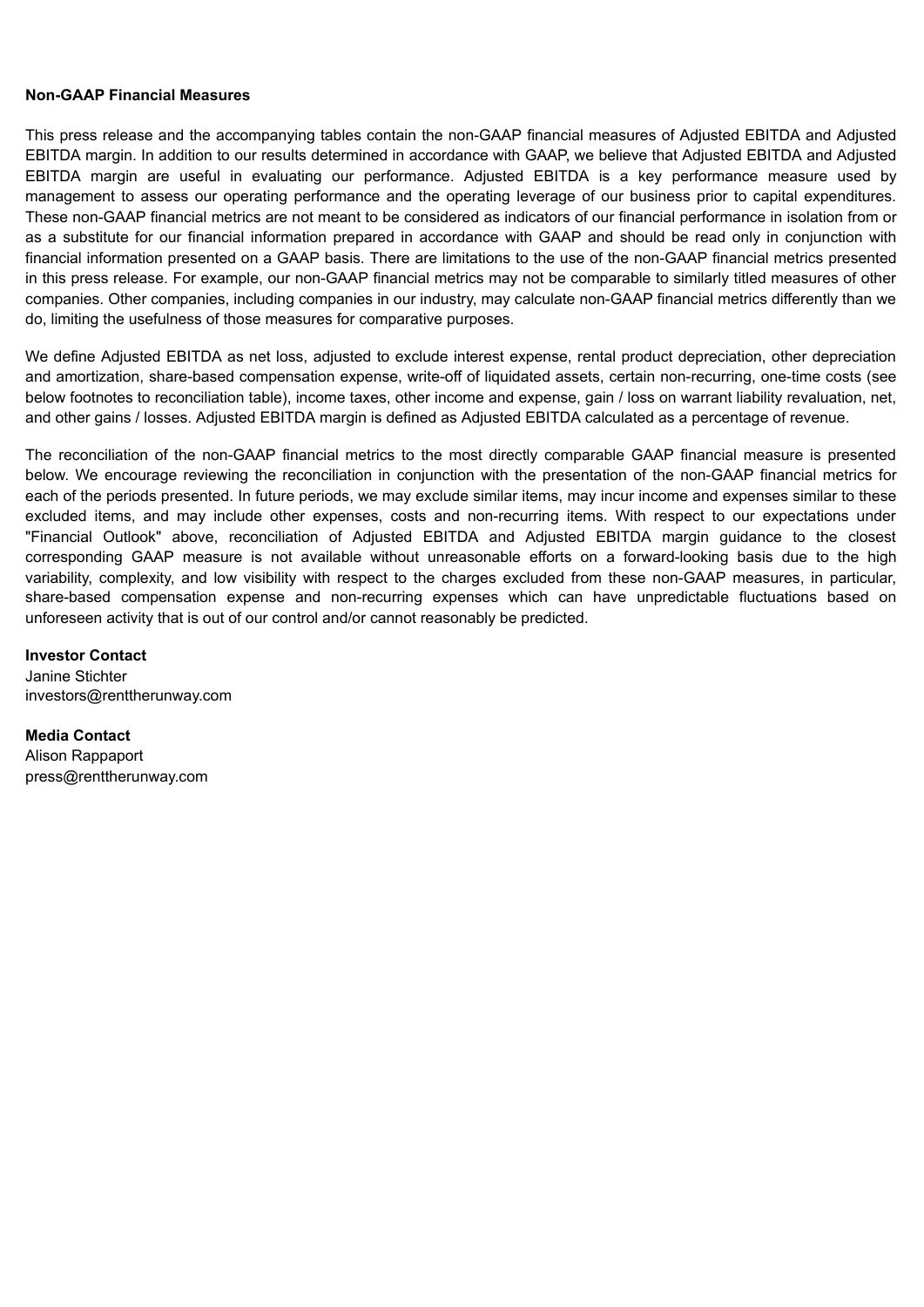#### **Rent the Runway, Inc. Condensed Consolidated Balance Sheets (in millions)** (unaudited)

|                                                                                  | April 30, |         |    | January 31, |  |
|----------------------------------------------------------------------------------|-----------|---------|----|-------------|--|
|                                                                                  |           | 2022    |    |             |  |
| <b>Assets</b>                                                                    |           |         |    |             |  |
| Current assets:                                                                  |           |         |    |             |  |
| Cash and cash equivalents                                                        | \$        | 219.0   | \$ | 247.6       |  |
| Restricted cash, current                                                         |           | 5.0     |    | 5.4         |  |
| Prepaid expenses and other current assets                                        |           | 10.8    |    | 11.7        |  |
| Total current assets                                                             |           | 234.8   |    | 264.7       |  |
| Restricted cash                                                                  |           | 5.8     |    | 6.6         |  |
| Rental product, net                                                              |           | 81.7    |    | 76.3        |  |
| Fixed assets, net                                                                |           | 54.0    |    | 57.2        |  |
| Intangible assets, net                                                           |           | 6.2     |    | 6.4         |  |
| Operating lease right-of-use assets                                              |           | 29.0    |    | 31.5        |  |
| Other assets                                                                     |           | 4.5     |    | 4.8         |  |
| <b>Total assets</b>                                                              | \$        | 416.0   | \$ | 447.5       |  |
| Liabilities, Redeemable Preferred Stock and Stockholders' Equity (Deficit)       |           |         |    |             |  |
| <b>Current liabilities:</b>                                                      |           |         |    |             |  |
| Accounts payable                                                                 | \$        | 23.4    | \$ | 15.9        |  |
| Accrued expenses and other current liabilities                                   |           | 26.1    |    | 30.0        |  |
| Deferred revenue                                                                 |           | 13.6    |    | 10.4        |  |
| <b>Customer credit liabilities</b>                                               |           | 6.7     |    | 6.9         |  |
| Operating lease liabilities                                                      |           | 5.1     |    | 5.6         |  |
| <b>Total current liabilities</b>                                                 |           | 74.9    |    | 68.8        |  |
| Long-term debt, net                                                              |           | 265.2   |    | 260.8       |  |
| Operating lease liabilities                                                      |           | 41.4    |    | 46.4        |  |
| Other liabilities                                                                |           | 0.4     |    | 0.4         |  |
| <b>Total liabilities</b>                                                         |           | 381.9   |    | 376.4       |  |
| Redeemable preferred stock                                                       |           |         |    |             |  |
| Stockholders' equity (deficit)                                                   |           |         |    |             |  |
| Class A common stock                                                             |           | 0.1     |    | 0.1         |  |
| Class B common stock                                                             |           |         |    |             |  |
| Preferred stock                                                                  |           |         |    |             |  |
| Additional paid-in capital                                                       |           | 877.7   |    | 872.2       |  |
| Accumulated deficit                                                              |           | (843.7) |    | (801.2)     |  |
| Total stockholders' equity (deficit)                                             |           | 34.1    |    | 71.1        |  |
| Total liabilities, redeemable preferred stock and stockholders' equity (deficit) | \$        | 416.0   | \$ | 447.5       |  |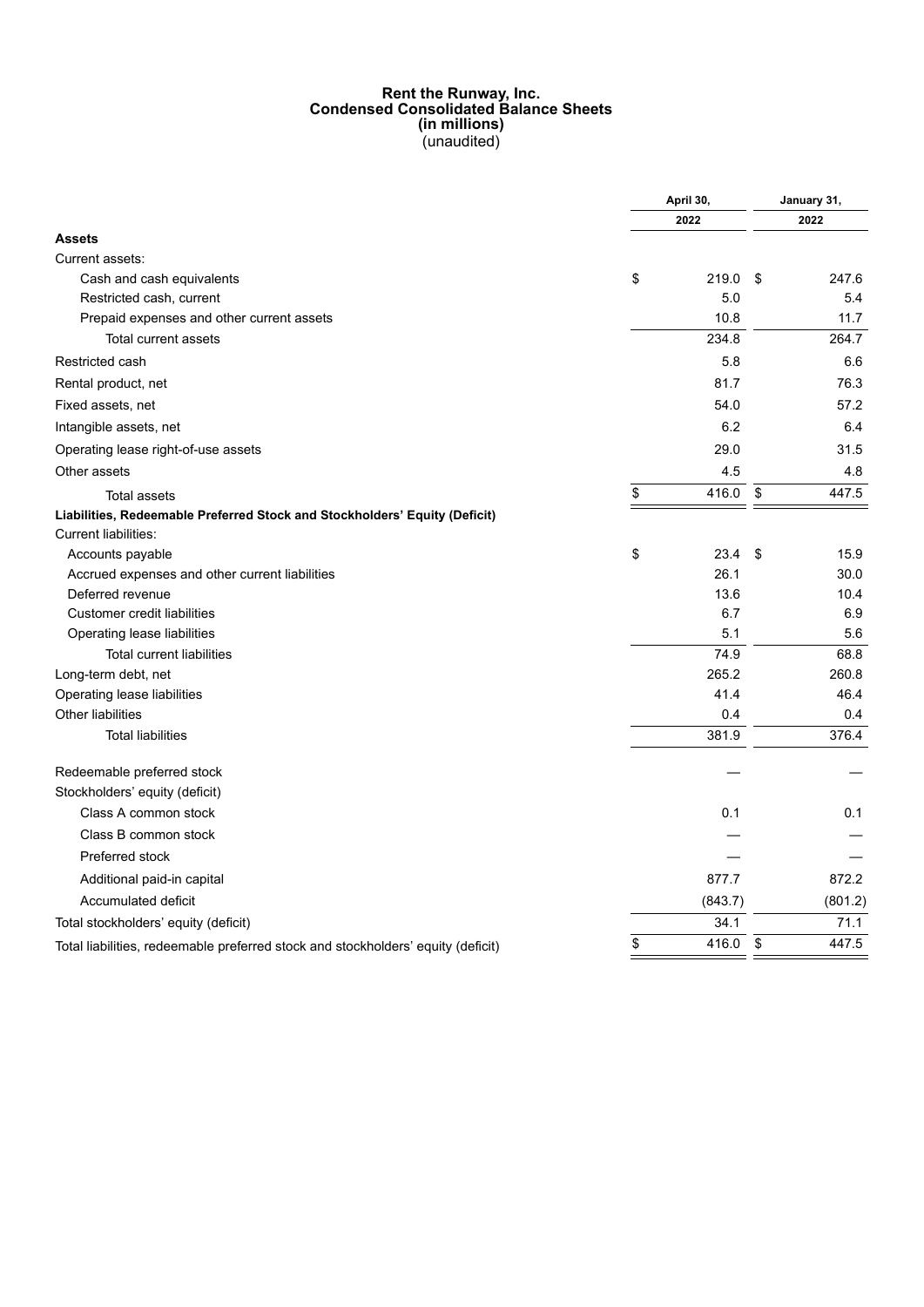#### **Rent the Runway, Inc. Condensed Consolidated Statements of Operations (in millions, except share and per share amounts)** (unaudited)

|                                                                                                                        | Three Months Ended April 30, |             |  |            |
|------------------------------------------------------------------------------------------------------------------------|------------------------------|-------------|--|------------|
|                                                                                                                        |                              | 2022        |  | 2021       |
| Revenue:                                                                                                               |                              |             |  |            |
| Subscription and Reserve rental revenue                                                                                | \$                           | $61.4$ \$   |  | 29.8       |
| Other revenue                                                                                                          |                              | 5.7         |  | 3.7        |
| Total revenue, net                                                                                                     |                              | 67.1        |  | 33.5       |
| Costs and expenses:                                                                                                    |                              |             |  |            |
| <b>Fulfillment</b>                                                                                                     |                              | 22.9        |  | 8.8        |
| Technology                                                                                                             |                              | 13.6        |  | 9.7        |
| Marketing                                                                                                              |                              | 8.7         |  | 2.6        |
| General and administrative                                                                                             |                              | 29.2        |  | 19.0       |
| Rental product depreciation and revenue share                                                                          |                              | 21.7        |  | 16.6       |
| Other depreciation and amortization                                                                                    |                              | 4.2         |  | 5.1        |
| Total costs and expenses                                                                                               |                              | 100.3       |  | 61.8       |
| Operating loss                                                                                                         |                              | (33.2)      |  | (28.3)     |
| Interest income / (expense), net                                                                                       |                              | (9.3)       |  | (14.5)     |
| Gain / (loss) on warrant liability revaluation, net                                                                    |                              |             |  | 0.5        |
| Net loss before income tax benefit / (expense)                                                                         |                              | (42.5)      |  | (42.3)     |
| Income tax benefit / (expense)                                                                                         |                              |             |  |            |
| Net loss                                                                                                               | \$                           | $(42.5)$ \$ |  | (42.3)     |
| Net loss per share attributable to common stockholders, basic and diluted                                              | \$                           | $(0.67)$ \$ |  | (3.75)     |
| Weighted-average shares used in computing net loss per share attributable to<br>common stockholders, basic and diluted |                              | 63,431,165  |  | 11,287,251 |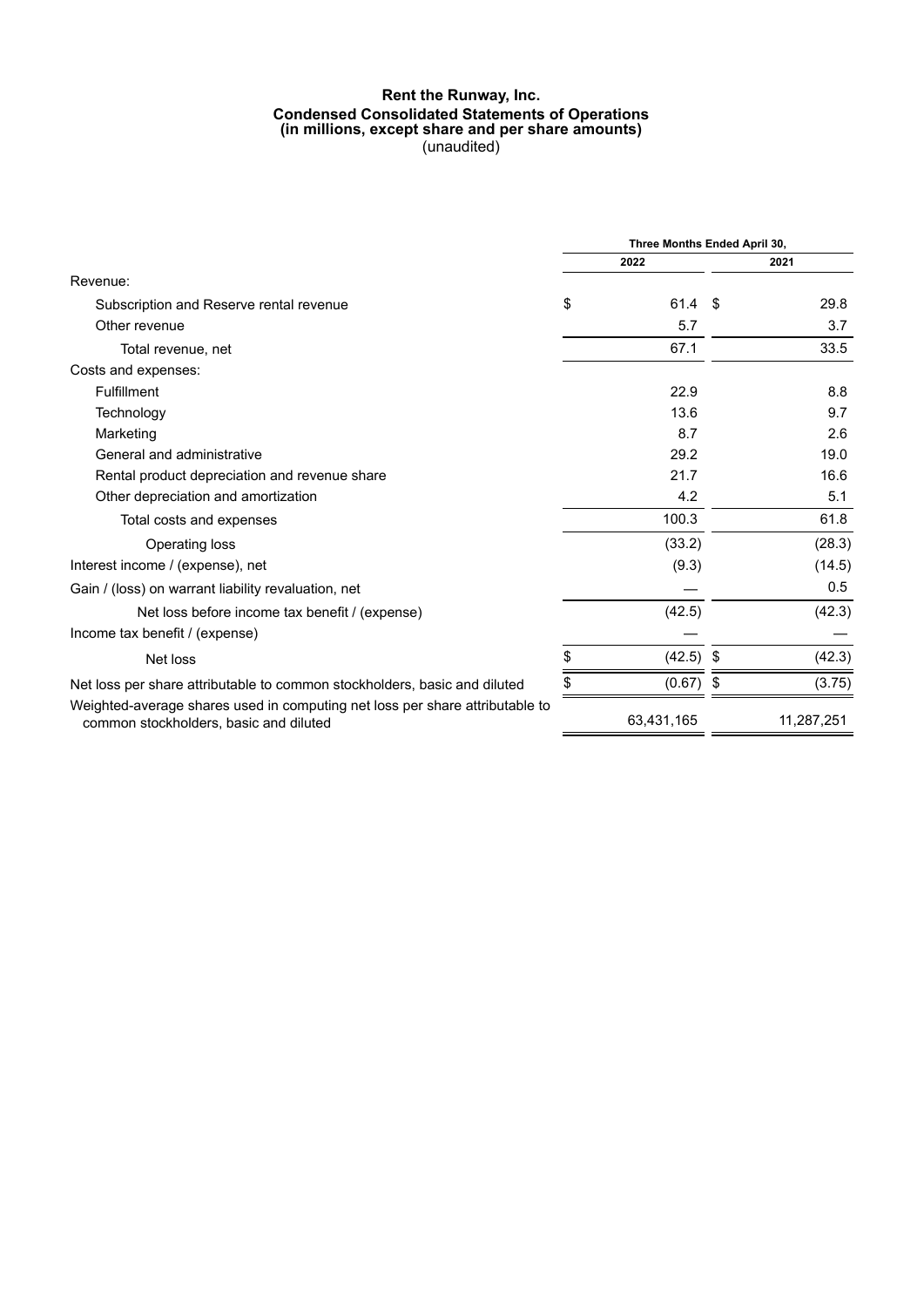#### **Rent the Runway, Inc. Condensed Consolidated Statements of Cash Flow (in millions)** (unaudited)

|                                                                                           | Three Months Ended April 30, |             |  |  |
|-------------------------------------------------------------------------------------------|------------------------------|-------------|--|--|
|                                                                                           | 2022                         | 2021        |  |  |
| <b>OPERATING ACTIVITIES</b>                                                               |                              |             |  |  |
| Net loss                                                                                  | \$<br>$(42.5)$ \$            | (42.3)      |  |  |
| Adjustments to reconcile net loss to net cash (used in) provided by operating activities: |                              |             |  |  |
| Rental product depreciation and write-offs                                                | 12.3                         | 11.0        |  |  |
| Write-off of rental product sold                                                          | 1.3                          | 1.7         |  |  |
| Other depreciation and amortization                                                       | 4.2                          | 5.1         |  |  |
| (Gain) / loss from write-off of fixed assets                                              | 1.9                          |             |  |  |
| Proceeds from rental product sold                                                         | (4.0)                        | (2.8)       |  |  |
| (Gain) / loss from liquidation of rental product                                          |                              | (0.2)       |  |  |
| Accrual of paid-in-kind interest                                                          | 3.4                          | 11.2        |  |  |
| Amortization of debt discount                                                             | 1.0                          | 2.2         |  |  |
| Share-based compensation expense                                                          | 5.5                          | 1.9         |  |  |
| Remeasurement of warrant liability                                                        |                              | (0.5)       |  |  |
| Changes in operating assets and liabilities:                                              |                              |             |  |  |
| Prepaid expenses and other current assets                                                 | 0.9                          | (0.5)       |  |  |
| Operating lease right-of-use assets                                                       | 2.5                          | 0.8         |  |  |
| Other assets                                                                              | 0.3                          | (1.2)       |  |  |
| Accounts payable, accrued expenses and other current liabilities                          | (1.8)                        | 2.9         |  |  |
| Deferred revenue and customer credit liabilities                                          | 3.0                          | 2.7         |  |  |
| Operating lease liabilities                                                               | (5.5)                        | (1.1)       |  |  |
| Other liabilities                                                                         | 0.1                          | 0.1         |  |  |
| Net cash (used in) provided by operating activities                                       | (17.4)                       | (9.0)       |  |  |
| <b>INVESTING ACTIVITIES</b>                                                               |                              |             |  |  |
| Purchases of rental product                                                               | (13.4)                       | (4.4)       |  |  |
| Proceeds from liquidation of rental product                                               | 0.6                          | 1.6         |  |  |
| Proceeds from sale of rental product                                                      | 4.0                          | 2.8         |  |  |
| Purchases of fixed and intangible assets                                                  | (2.0)                        | (1.3)       |  |  |
| Net cash (used in) provided by investing activities                                       | (10.8)                       | (1.3)       |  |  |
| <b>FINANCING ACTIVITIES</b>                                                               |                              |             |  |  |
| Proceeds from issuance of redeemable preferred stock                                      |                              | 17.1        |  |  |
| Proceeds from exercise of stock options under stock incentive plan                        |                              | 1.3         |  |  |
| Principal repayments on long-term debt                                                    |                              | (0.4)       |  |  |
| Other financing payments                                                                  | (1.6)                        | (0.1)       |  |  |
| Net cash (used in) provided by financing activities                                       | (1.6)                        | 17.9        |  |  |
| Net increase in cash and cash equivalents and restricted cash                             | (29.8)                       | 7.6         |  |  |
| Cash and cash equivalents and restricted cash at beginning of period                      | 259.6                        | 109.2       |  |  |
| Cash and cash equivalents and restricted cash at end of period                            | \$<br>229.8                  | \$<br>116.8 |  |  |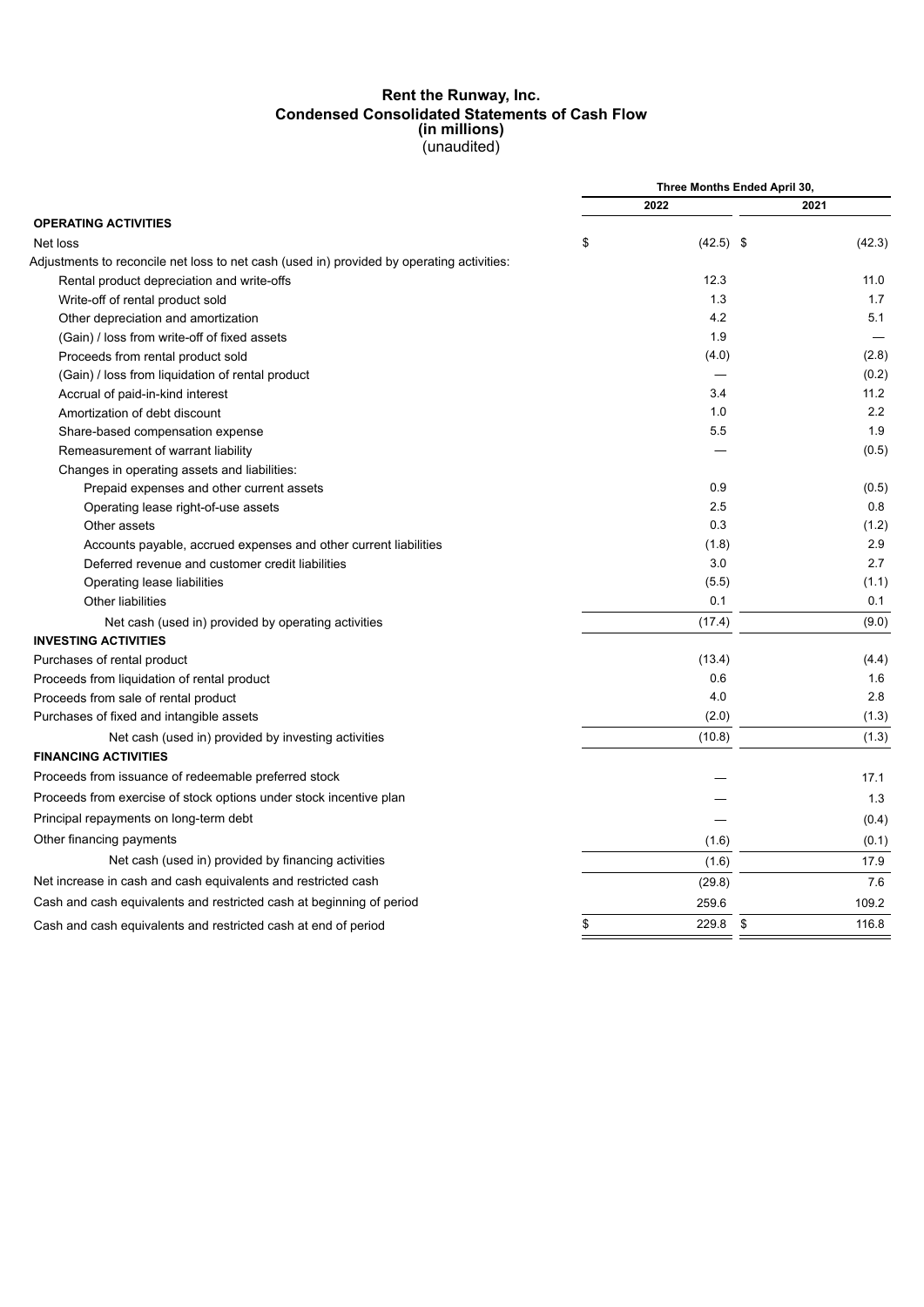## **Rent the Runway, Inc. Condensed Consolidated Statements of Cash Flow (in millions)** (unaudited)

|                                                                                                                        | Three Months Ended April 30, |            |      |       |
|------------------------------------------------------------------------------------------------------------------------|------------------------------|------------|------|-------|
|                                                                                                                        |                              | 2022       |      | 2021  |
| RECONCILIATION OF CASH AND CASH EQUIVALENTS AND RESTRICTED CASH TO THE CONDENSED<br><b>CONSOLIDATED BALANCE SHEETS</b> |                              |            |      |       |
| Cash and cash equivalents                                                                                              | \$                           | $219.0$ \$ |      | 103.8 |
| Restricted cash, current                                                                                               |                              | 5.0        |      | 2.9   |
| Restricted cash, noncurrent                                                                                            |                              | 5.8        |      | 10.1  |
| Total cash and cash equivalents and restricted cash                                                                    |                              | 229.8      | -S   | 116.8 |
| <b>Supplemental Cash Flow Information:</b>                                                                             |                              |            |      |       |
| Cash payments (receipts) for:                                                                                          |                              |            |      |       |
| Fixed operating leases payments (reimbursements), net                                                                  | \$                           | 3.7        | - \$ | 3.6   |
| Fixed assets and intangibles received in the prior period                                                              |                              | 0.8        |      | 0.5   |
| Rental product received in the prior period                                                                            |                              | 6.5        |      | 3.6   |
| Non-cash financing and investing activities:                                                                           |                              |            |      |       |
| Financing leases right-of-use asset amortization                                                                       | \$                           | 0.1        | - \$ | 0.1   |
| ROU assets obtained in exchange for lease liabilities                                                                  |                              | 0.1        |      | 0.2   |
| Purchases of fixed assets and intangibles not yet settled                                                              |                              | 1.5        |      | 0.6   |
| Purchases of rental product not yet settled                                                                            |                              | 12.7       |      | 3.5   |